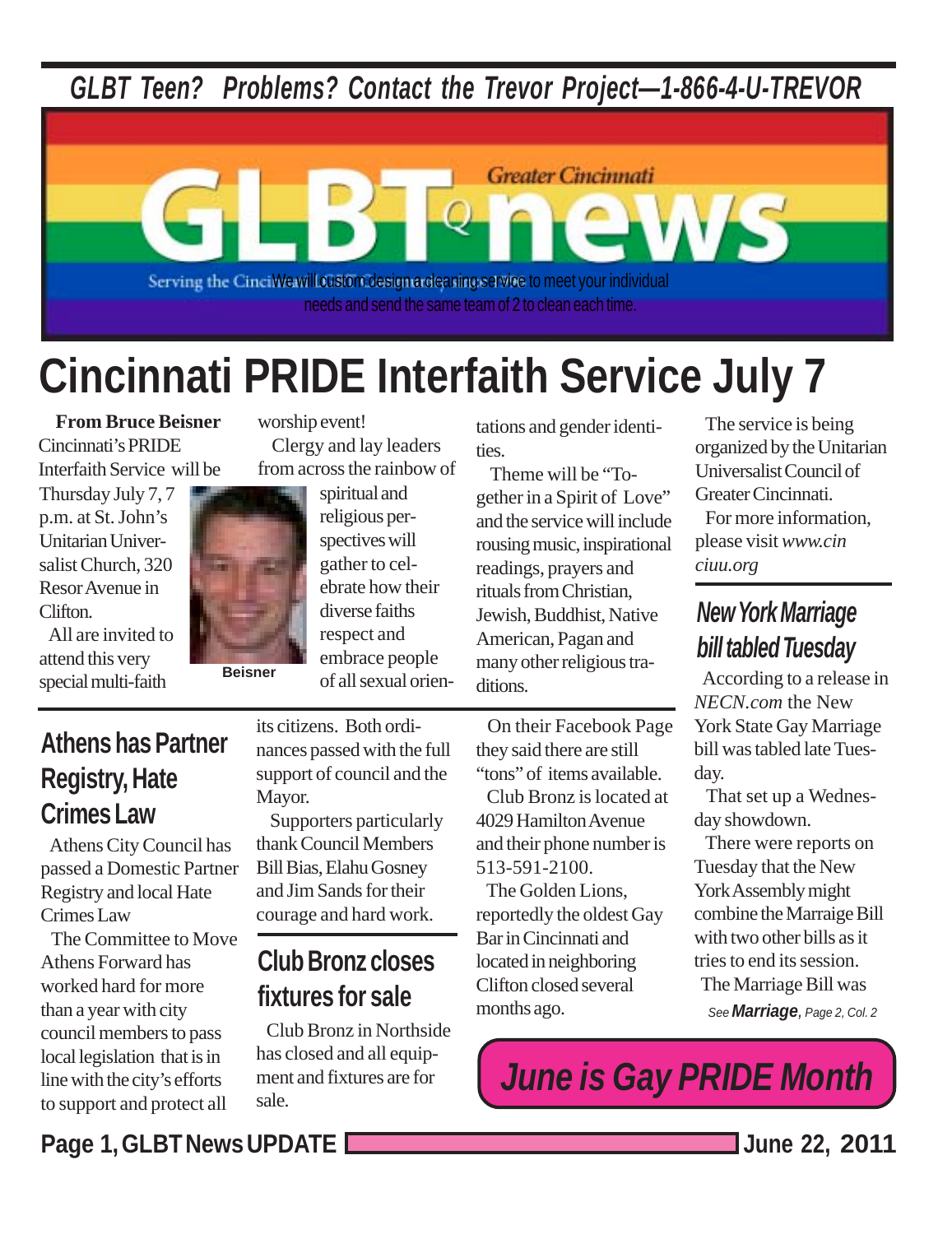Members of our congregation:

Gay, Lesbian, Black, Straight, Atheist, White, Buddhist, Christian or Agnostic

www.thegatheringcincinnati.org/ A United Church of Christ Congregation 1431 Main St - Over the Rhine





## **Volunteer at Your GLBT Center**

Tuesdays with Toby Martino

http://www.cincyglbt.com/volunteers



#### **PFLAG Cincinnati**

**Meetings on 2<sup>nd</sup> Tuesdays 7:00 - 9:30 p.m. at Mt. Auburn Presbyterian Church http://www.pflagcinci.org/ info@pflagcinci.org (513) 721-7900**

*Marriage—from Page 1* one vote shy but the Republican caucus has to allow the bill to the floor for a vote.

### **Uunited Nations and universal rights**

 The UN Human Rights Council has passed a historic resolution calling for universal rights for Lesbian, Gay, Bisexual and Transgender people.

 This is the first time the body has passed a resolution which focuses specifically on sexual orientation and gender identity.

 The resolution, which passed 23-19 with three abstentions, "affirms that all human beings are born free and equal in dignity and rights and that everyone is entitled to all the rights and freedoms … without distinction of any kind".

 It was introduced by South Africa, which was accused by some other African countries of siding with the west over the

issue.

 South Africa, which recently pledged to tackle an epidemic of 'corrective rapes' on Lesbians, was attacked by the Nigerian envoy for "breaking the tradition of African group". The envoy also claimed that 90 per cent of South Africans oppose the resolution.

 More opposition came from some Arab states and the Pakistan envoy, speaking on behalf of the Organization of the Islamic Conference, said the countries were "disturbed on the attempt to focus on certain persons on the grounds of their sexual interest and behaviour".

 Introducing the resolution, South Africa said that it "does not seek to impose values on states, but seeks to initiate dialogue".

 The resolution also commissions a study on anti-Gay discrimination and violence and establishes a panel to look at the issues.

**Happy** Gay PRIDE Month